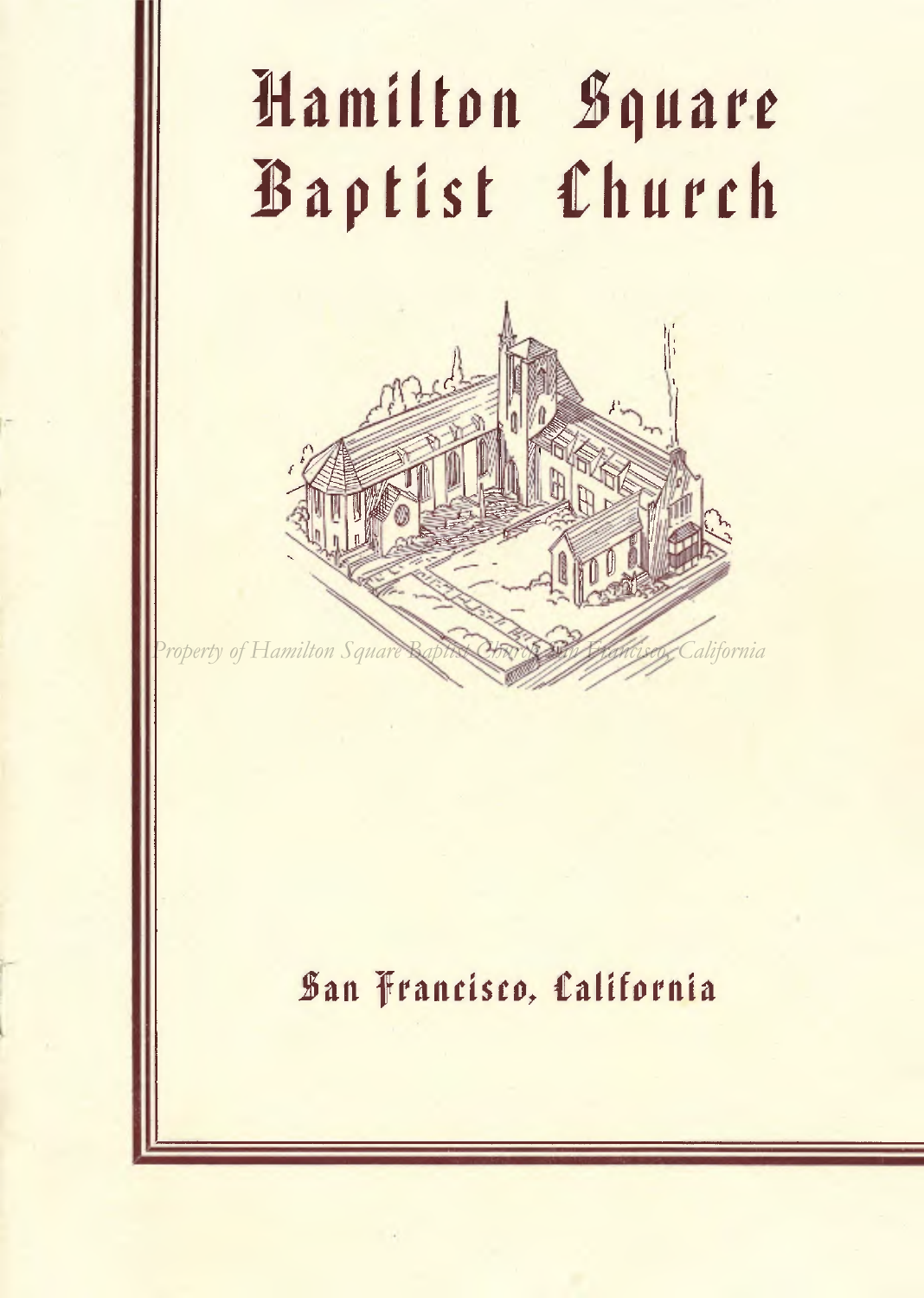. 4 *Property of Hamilton Square Baptist Church San Francisco, California*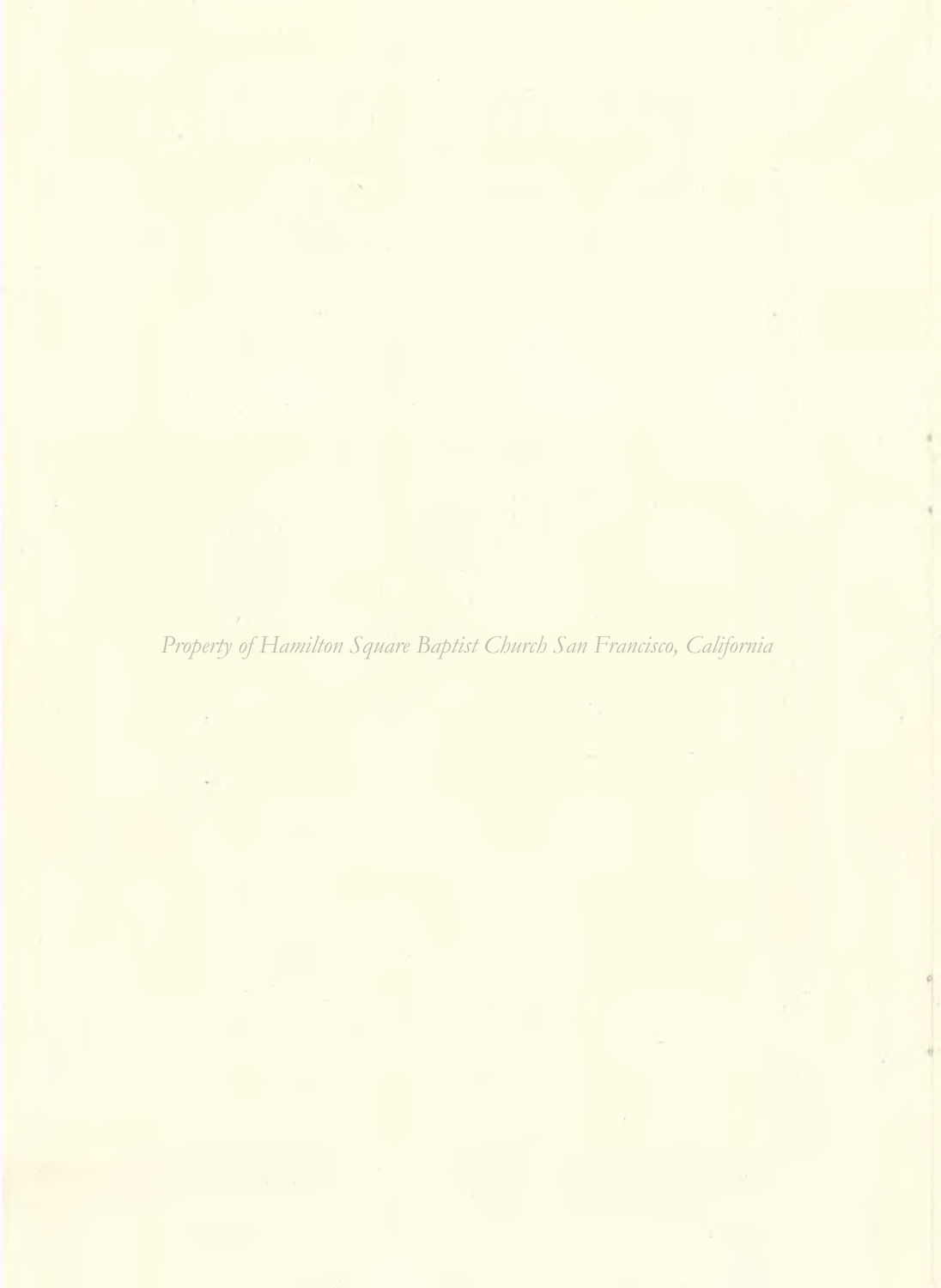# **HAMILTON SQUARE BAPTIST CHURCH**

Geary and Franklin Streets San Francisco 9, California



#### ARNO Q. WENIGER, D.D., *Pastor*  Residence: 666 - 37th Avenue San Francisco 21, Calif. Phone EVergreen 6-5444

|  | MISS EDNA SAHL <b>MISS EDNA</b> SAHL |
|--|--------------------------------------|

Office in the Church Phone ORdway 3-8586

*"A Bible Church with a Cordial Welcome"*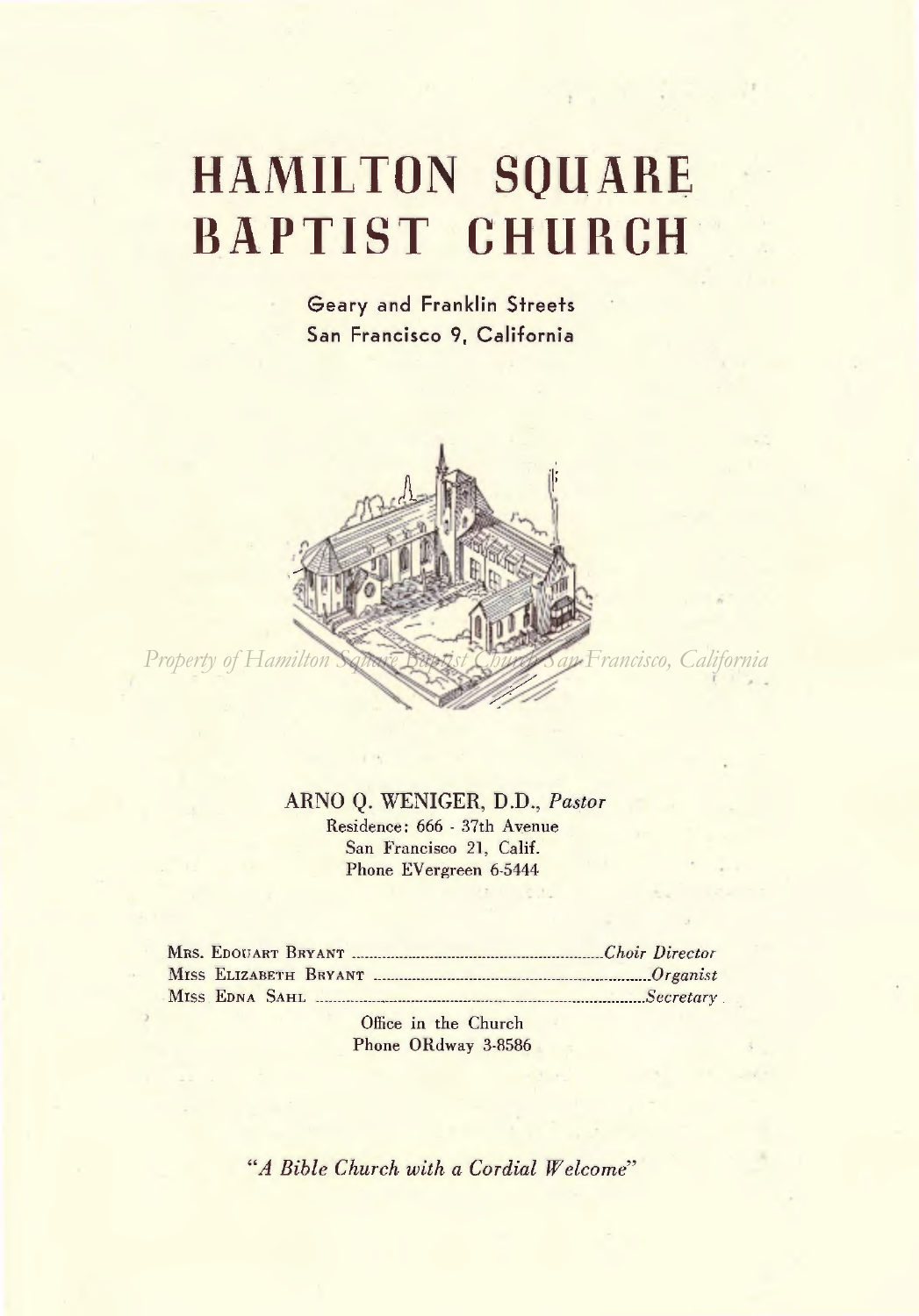# $OUR HISTORY \cdots$

On February 7, 1881 inspired by Captain Gustavus W. Schroeder, one of the pioneers of Baptist history in Sweden, six persons gathered in his home at 1812 Geary Street and organized the Zion Baptist Church. The following persons were present: Captain Schroeder, Mrs. Margaret A. Clay, Mr. and Mrs. J. R. Bennett, Miss M. I. Lever, and J. B. Whidden. This was the beginning of what was to become the Hamilton Square Baptist Church.

Prior to this there appeared in "The Watchman," published in Boston on November 25, 1880 the following appeal: "Is there not in all the Eastern states a man of God, a Baptist minister with necessary qualifications to preach the Gospel of the Son of God to the people of San Francisco,—one willing to trust God and His people for his support, without waiting for any particular call from any particular church for any specified salary? If there is, for such a field and for such a work, such a man as the situation demands, he may come at once and have his hands full and be received with open arms. Should any sterling Baptist minister feel disposed to take up his cross and follow the example of the apostles of Christ, he may address Captain G. W. Schroeder, 1812 Geary Street, San Francisco."

Property of Hamilton Square Baptist Church San Francisco, California**lton** Hall at the corner of Steiner and Geary Streets. Later they moved to the Western Addition Music Hall and then to the Seventh Day Adventist Church on Laguna Street, near Golden Gate Ave. Finally in 1884 they moved to Mowry's South Hall on Laguna and Grove Street.

The first Sunday School was begun July 7, 1881 with David Sawtelle as the first superintendent. The church was recognized by a council on October 13, 1881.

During the pastorate of Rev. Bunyan Spence two lots 55x75 feet on Post Street near Steiner were purchased for the sum of \$1,500.00. Upon these lots a house was erected in which the first services were held on April 4, 1886. For nearly fifteen years the church struggled with its indebtedness, finally wiping it out after paying more than the original investment in interest. On February 11, 1886, the name of the church was changed to the Hamilton Square Baptist Church of San Francisco. In 1904 an additional lot 27x75 adjoining the two previously purchased was secured, making a total ground area of 81x75.

During the first pastorate of Dr. Louis J. Sawyer the original building was remodeled and later entirely removed to make room for the third structure which this church was to occupy.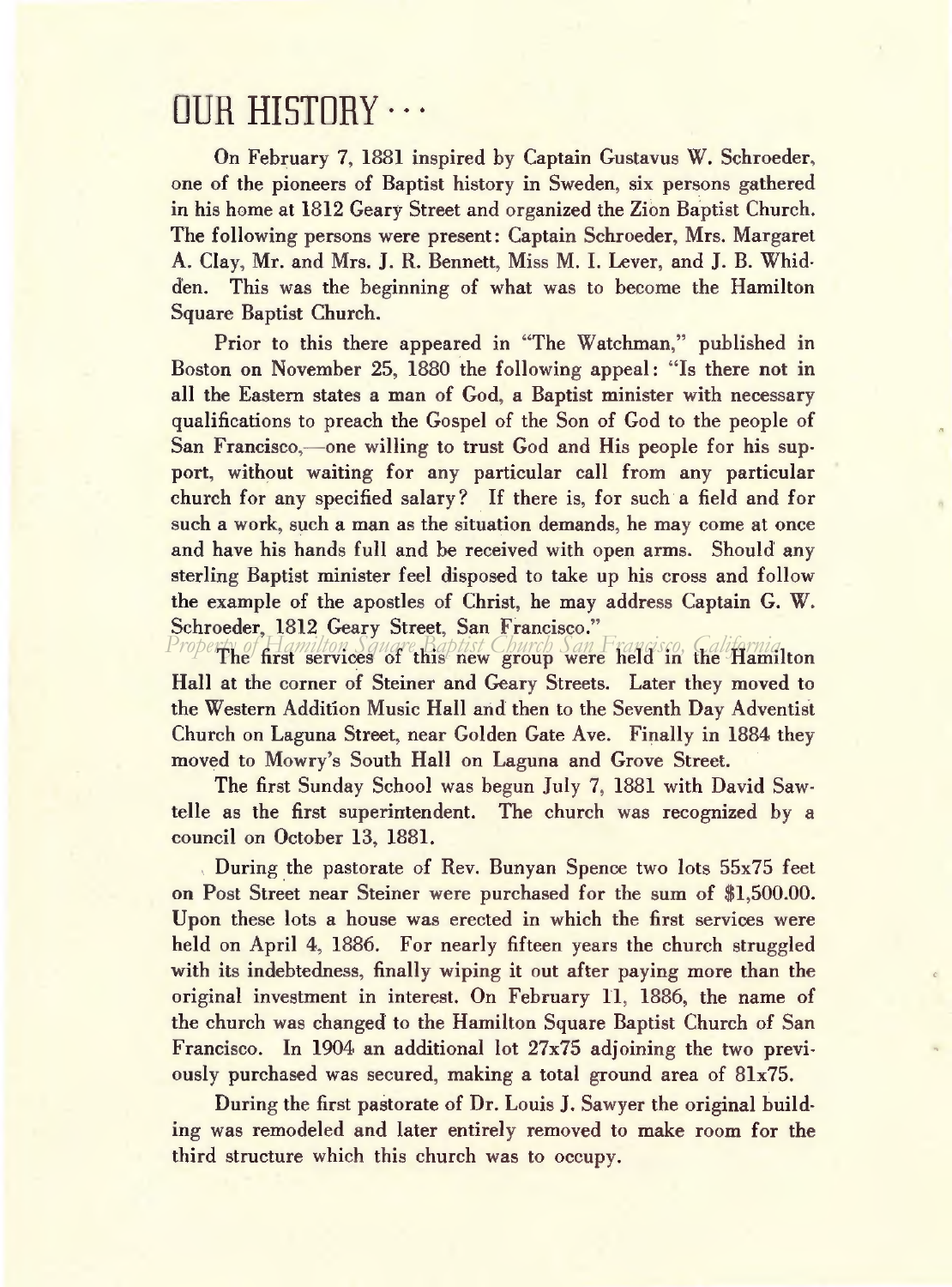With the aid of money supplied by the American Baptist Home Mission Society the third structure which still stands at the corner of Post and Steiner Streets was built and in the month of June, 1912 the congregation entered that building which served the needs of the membership well for thirty-three years.

As it often happens in a great city such as ours, the population of the neighborhood in which the church was located changed during the course of the years until it became almost impossible to maintain the work which the congregation believed God had called them to perform. After a year or more of negotiations the group voted unanimously on July 5, 1944 to sell its building to the Methodists for work among the Negro people. It was with mingled feelings and a measure of regret that they found it necessary to do this, but believed they were led of God in that step.

On August 9, 1944 the church took action to purchase the site at the corner of Geary- and Franklin Streets with ground breaking ceremonies taking place on January 7, 1945 for the first unit of our present plant which was erected during the war years.

*Property of Hamilton Square Baptist Church San Francisco, California*

### OUR FORMER PASTORS  $\cdots$

- 1 REV. JOSEPH S. BROMLEY, D.D. Feb. 7, 1881-Sept. 20, 1883.
- 2 REV. HENRY A. SAWTELLE, D.D. Jan. 1, 1884-Feb. 26, 1885.
- 3 REV. BUNYAN SPENCER May 10, 1885 Sept. 5, 1888.
- 4 REV. A. W. RUNYAN Nov. 21, 1888-Sept. 30, 1892.
- 5 REV. A. M. RUSSELL October 1, 1893-November 1, 1897.
- 6 REV. WILLIAM C. JENKINS April 27, 1898-October 31, 1901.
- 7 REV. LOUIS J. SAWYER, D.D. September 1, 1902-August 31, 1915. September 1, 1922-February 6, 1931.
- 8 REV. CREED W. GAWTHROP May 1916-September 1921.
- 9 REV. RICHARD ELLSWORTH DAY, D.D. March 15, 1931-Oct. 1, 1940
- 10 REv. F. I. DREXLER, D.D. October 1, 1940-July 1, 1941.
- 11 REV. ARNO Q. WENIGER, D.D. July 1, 1941—.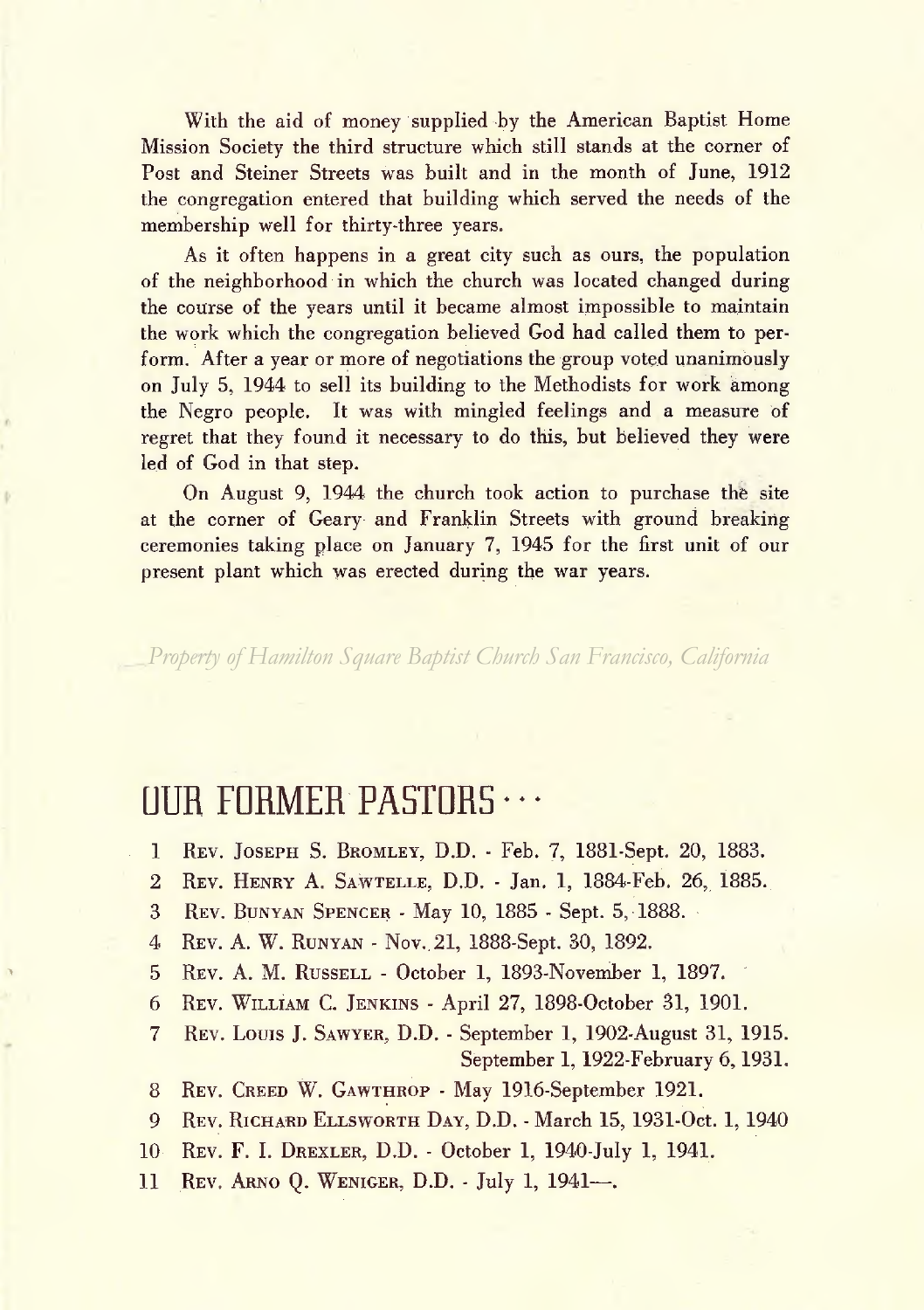### OUR PASTOR • •

Dr. Arno Q. Weniger, our pastor, came to Hamilton. Square from the capital city of Oregon in the early summer of 1941, commencing



 $\overline{1}$ 

his ministry with the first Sunday in the month of July. During the years which followed the work grew steadily under his- leadership and direction until today our church is considered one of the stronger churches of the Bay region, the second largest Baptist Church in San Francisco. Early in his pastorate he realized that, if the church was to survive and perform an adequate ministry, it must relocate and build. Our pastor, because of his ability

and experience in this field, faced the task unflinchingly and has led the church successfully through two phases of its building program. He also has marked ability in the pulpit where he always fresents a Bible-centered message that appeals to all, both young and old. The vitality of his ministry is reflected in the warm delightful fellowship of our rapidly and steadily growing congregation. You will be interested to learn that he preached his first sermon when he was 17 years of age, was licensed to preach the gospel at 18 years and was ordained to the Baptist ministry at 19 years of age. He graduated from what is known now as the Northwestern School of Minneapolis in the year 1928, received a B.Th. from the Western Baptist Theological Seminary in Portland in 1939 and his Doctor of Divinity from the Northwestern Theological Seminary of Minneapolis in 1947. He has held four previous pastorates in Pipestone, Minnesota; Bend, Oregon; Vancouver, British Columbia; and Salem, Oregon. Unitedly, pastor and people are looking forward to another chapter in the history of our church which we believe will be marked by the blessing of God.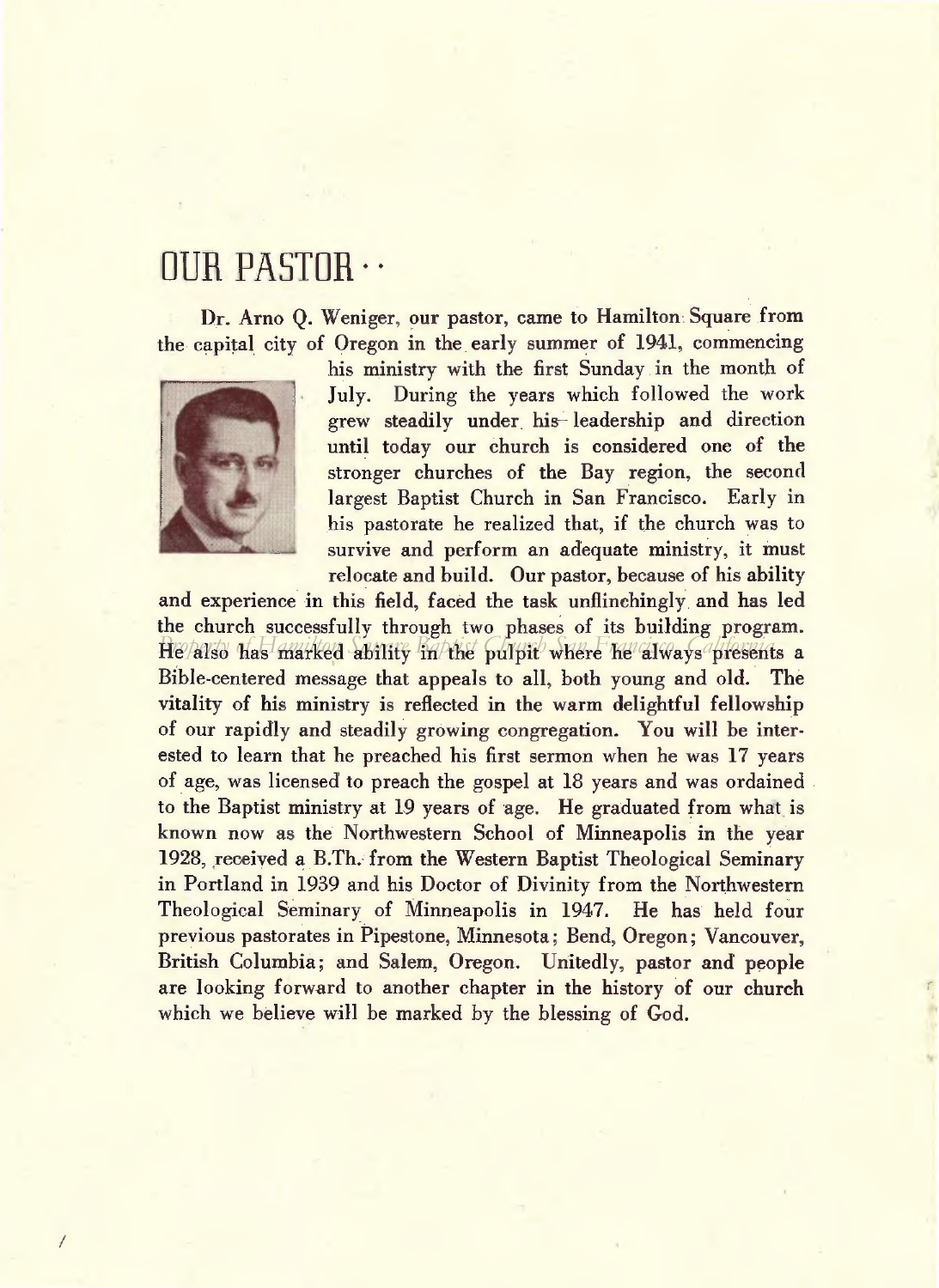# OUR ARCHITECT · · · ·

Donald Powers Smith was selected as the architect to draw the plans for our new house of worship because of his ability and experience



in this field. He is a graduate of the Unirope in the field of architecture. Mr. Smith versity of California and has studied in Euis a Christian, an active member of one of our Baptist churches in the Bay region, maintaining his office in San Francisco. His amiable personality and understanding of church needs has won for him complete confidence and warm regard.

*Property of Hamilton Square Baptist Church San Francisco, California*

# OUR CONTRACTOR · · ·

We were indeed fortunate to secure the firm of Haas and Rothschild to build the facilities we now enjoy. Our relationship with them has been most satisfactory in every way. The building with its lovely appointments gives abundant evidence of their skill and ability as top notch builders. Our particular thanks go to Mr. Phil Bethel, the superintendent of construction, for his constant watchfulness in all the details of construction. We salute this firm with a hearty "Well Done."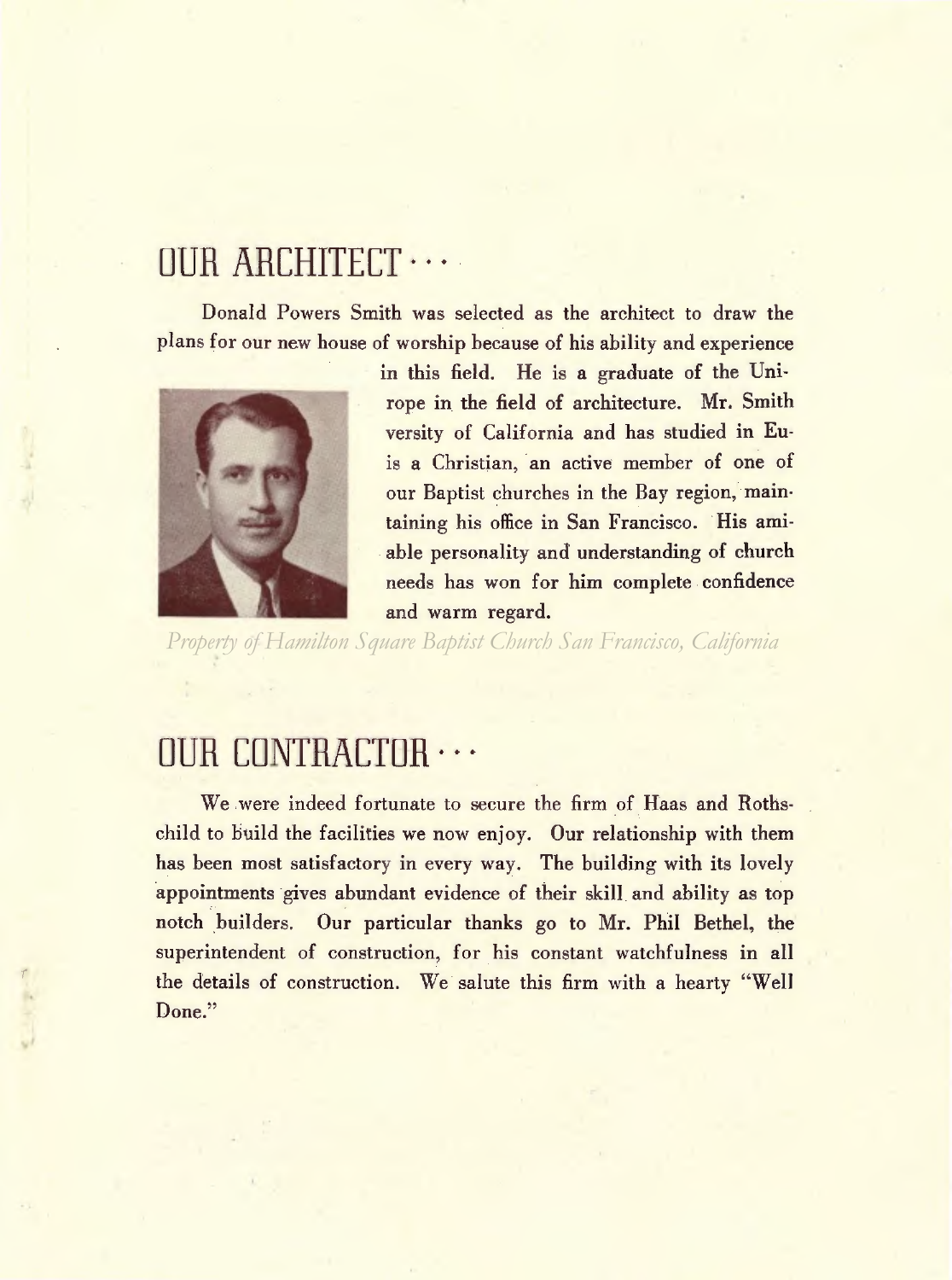# OUR PRESENT BUILDING · · ·

Those of you who are familiar with the various types or styles of architecture will recognize that our present building is built after the Gothic. It is situated on a site  $137\frac{1}{2}$  feet square, strategically located at the heart of transportation, in this great metropolitan city of San Francisco. Up to this present moment the congregation has an investment in the site, building and furnishings totaling \$268,750.00. Our task is not complete for there are certain unfinished areas inside the building that will be completed largely by volunteer labor from the members and friends of the congregation. Work in this direction will commence in the near future.

#### **THE COURT AREA**

There are two approaches to the court area from Geary and Franklin Streets. The spaciousness of this area will enable the congregation to spill out following each service into the warm sunshine protected by the building on three sides. At the center of this court area there will be ultimately a spouting fountain and a pool upon which colored lights will play. This is left in its unfinished state and will be completed along with the rest of the court area when flagstone and stone Fracing will cover the paved area and the retaining walls.<sup>70</sup> On the slopes towards the paved streets grass will be sown, shrubs will be planted and flowers will be placed in the beds provided.

#### **FIRST FLOOR FACILITIES**

The Sanctuary and its appointments are such that when one enters it he is immediately placed in a worshipful attitude. The new hardwood pews, the beautiful Philippine mahogany trim and pulpit furniture, the heavy carpeting, the rich velour curtains all help to make the place we call the Sanctuary a beautiful and conducive place in which to worship. The seating capacity with the Gallery, Narthex, and Annex room at the rear filled would approximate one thousand. The suite of offices for the pastor, secretary, the Sunday School superintendent and the assistant pastor are all situated just off the main entrance hall. On this level in the Educational Wing there remain five small rooms to be finished beside the parlor and the Memorial Chapel.

#### **THE CHANCEL**

As one enters the Sanctuary and looks towards the front he beholds first of all the Communion Table, which antedated the pulpit, and becomes the center of worship. On either side of the rostrum will be found the Lectern and the Pulpit. Behind the chancel railing is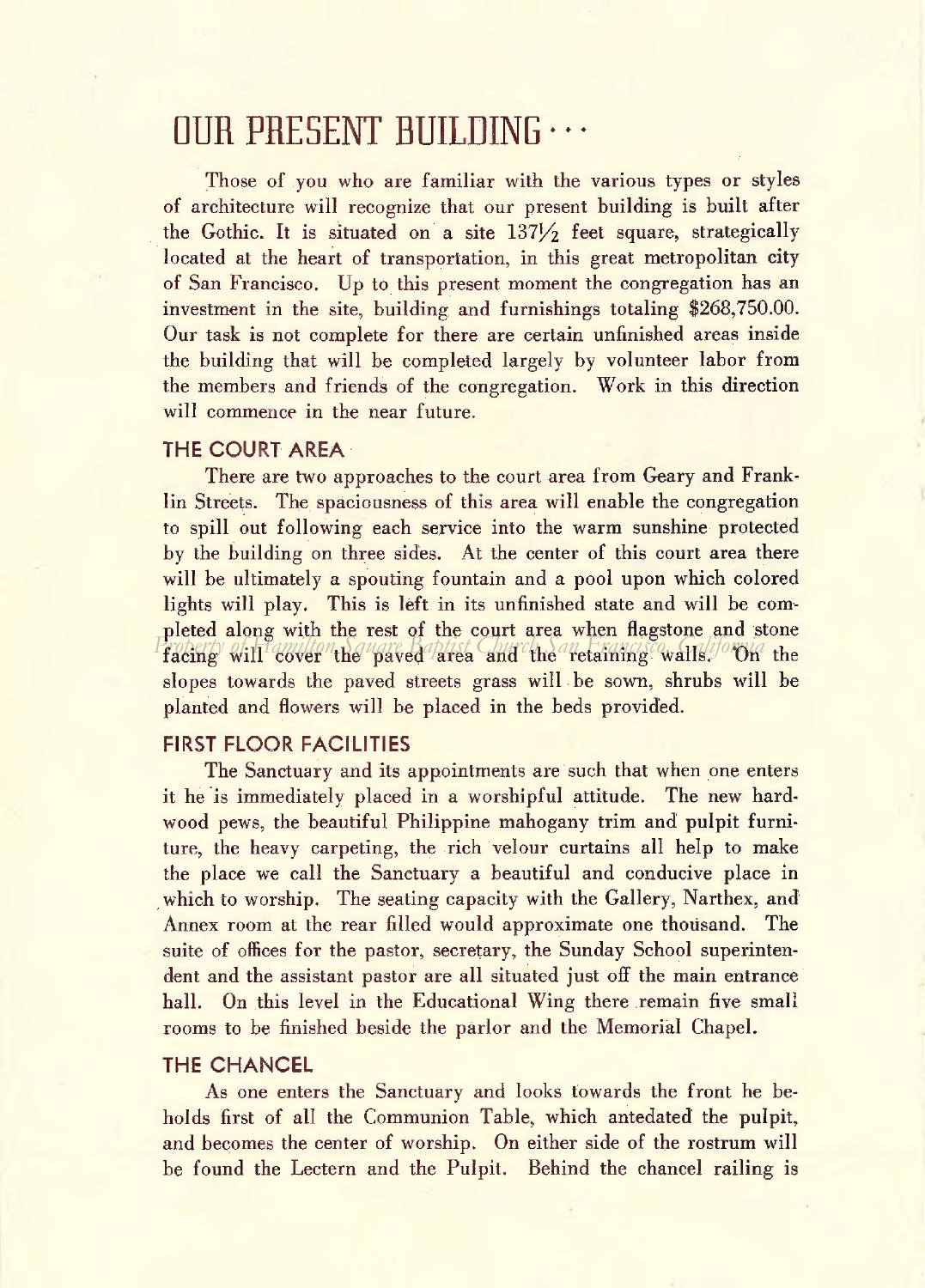situated the choir in cathedral fashion accommodating approximately 45 voices. On one side behind the railing is to be found the console of our lovely organ with its chimes and on the other the baby grand piano. Back of the choir and up so that all eyes may behold, is situated the baptistry which is entered from the second floor level.

#### **SECOND FLOOR FACILITIES**

On this level will be found a suite of toilets that include stall showers, a mothers' room which will be used by mothers with small babies in their arms during the worship service where they can see and hear all that goes on in the Santuary and yet not be disturbing to the rest of the congregation. Back of the gallery, off a hall, will be found five beautifully finished class rooms. In a partially unfinished state there is a large departmental room and six additional class rooms



#### The Lower Temple

#### BASEMENT FACILITIES

We have a full basement under the entire building which provides a lower temple and dining room that will seat approximately four hundred and an additional small banquet room that may be opened, giving added seating and banqueting capacity. In this area of the building we have two departmental rooms besides eight class rooms that are yet to be finished and a large suite of toilets.

#### **GENERAL ITEMS**

When the building is ultimately finished in its entirety we shall have fifty-seven rooms and fifteen halls besides the upper and lower Sanctuary. In a completed state now we have the following facilities for our expanding work: thirty-one rooms and eleven halls besides the upper and lower Sanctuary.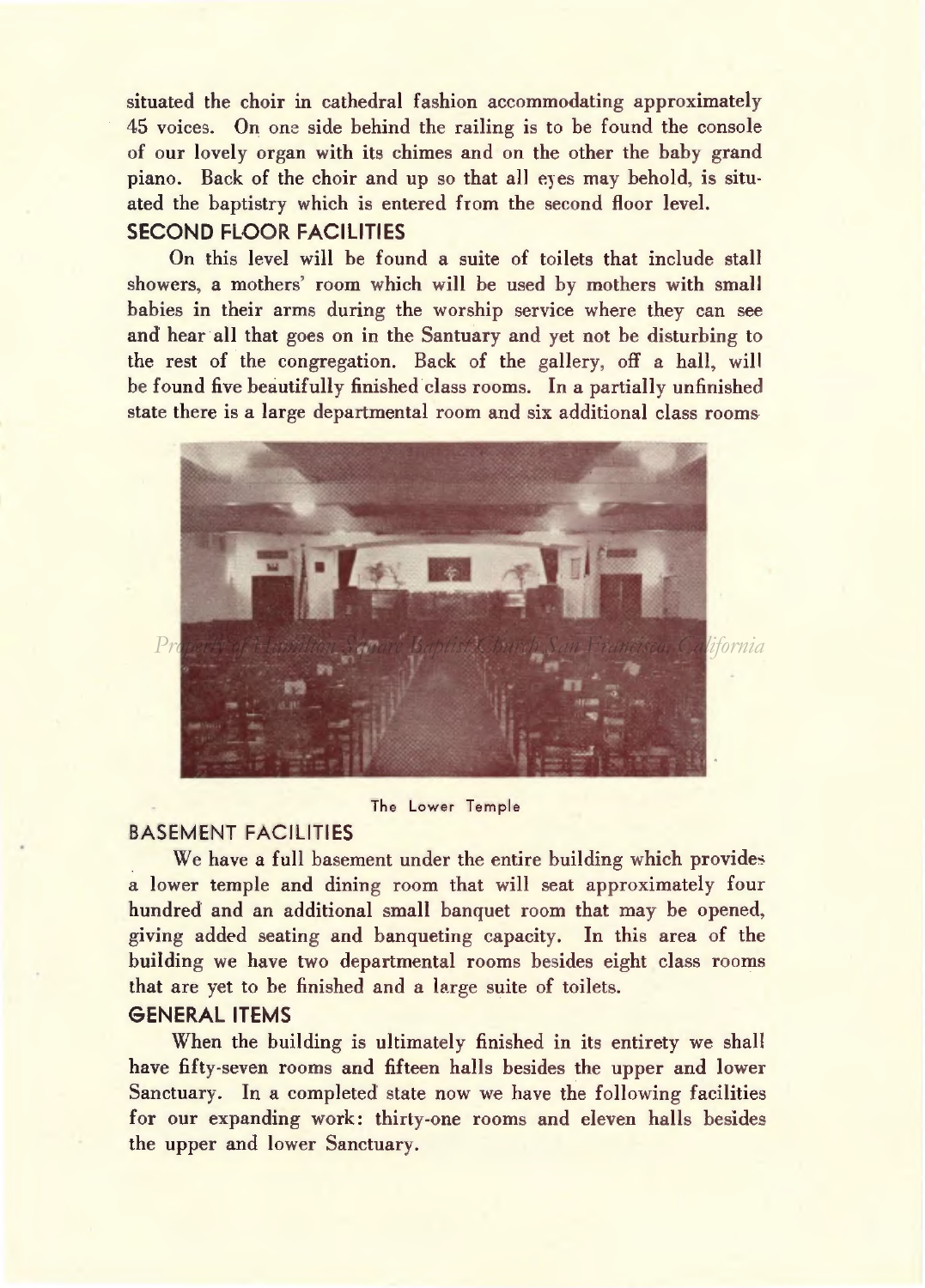# MEMORIALS AND GIFTS · · ·

- We are grateful to Mr. and Mrs. Ivan Angle, friends of our congregation and former members, for the gift of an upright piano.
- Robert Cahill, one of the young men of our congregation, purchased the Speaker's Stand which will be used in the Annex room.
- Mrs. Lucille McDaniell provided the large clock that hangs on the rear wall of the Sanctuary above the gallery.
- Mrs. Nadyne Nauman, a former member of our church, has provided one of the pews in memory of her mother, Mrs. Lucy A. Box.
- The lovely drinking fountain in the Entrance Hall of the church on the left is supplied by Mrs. Jessie Butler in memory of her daughter, Beverly Bundy.
- The pulpit is given by Mrs. Alberta Louise Moore as a memorial to her husband, Mr. J. Richard Moore, who passed away August 15, 1927.
- A generous gift from Mr. and Mrs. L. A. Hawkirison was applied toward the finishing of the Mother's room in the center of the Gallery.
- Mrs. E. R. Sturgis, a member, along with Mrs. Wm. Carney, her sister, and Mr. M. H. Myers, her father, gave the Lectern in the Sanctu-
- Property of Intentory Sof Mrs. Florence Myers, their inother land wife who for many years was a member of our church.
- The window above the baptistry is a gift by Mr. and Mrs. E. D. Phillips.
- The Chimes of the Organ are a gift by Mr. and Mrs. Mark E. Garrison in loving memory of Private Russell S. Garrison, their son, who lost his life on Bataan.
- Mrs. Jack Meyers provides the beautiful stained glass window in the little chapel, which for the present is unfinished, in loving memory of her son, Sgt. Fred W. Clem, Jr., who lost his life in the China Theatre during World War II.
- The candlesticks that are to be seen on the Communion Table are a gift from Mrs. Lydia Steves.
- The Communion Table that we now use was given several years ago by Mrs. H. A. Pittman and dedicated in memory of her husband, Capt. Harry A. Pittman.
- Miss Lois Sloan of Minneapolis, Miss Nettie Guiwits of Oakland and Mrs. Johnnie Richards of Hollywood all forwarded special gifts to be used in the purchase of needed articles and equipment.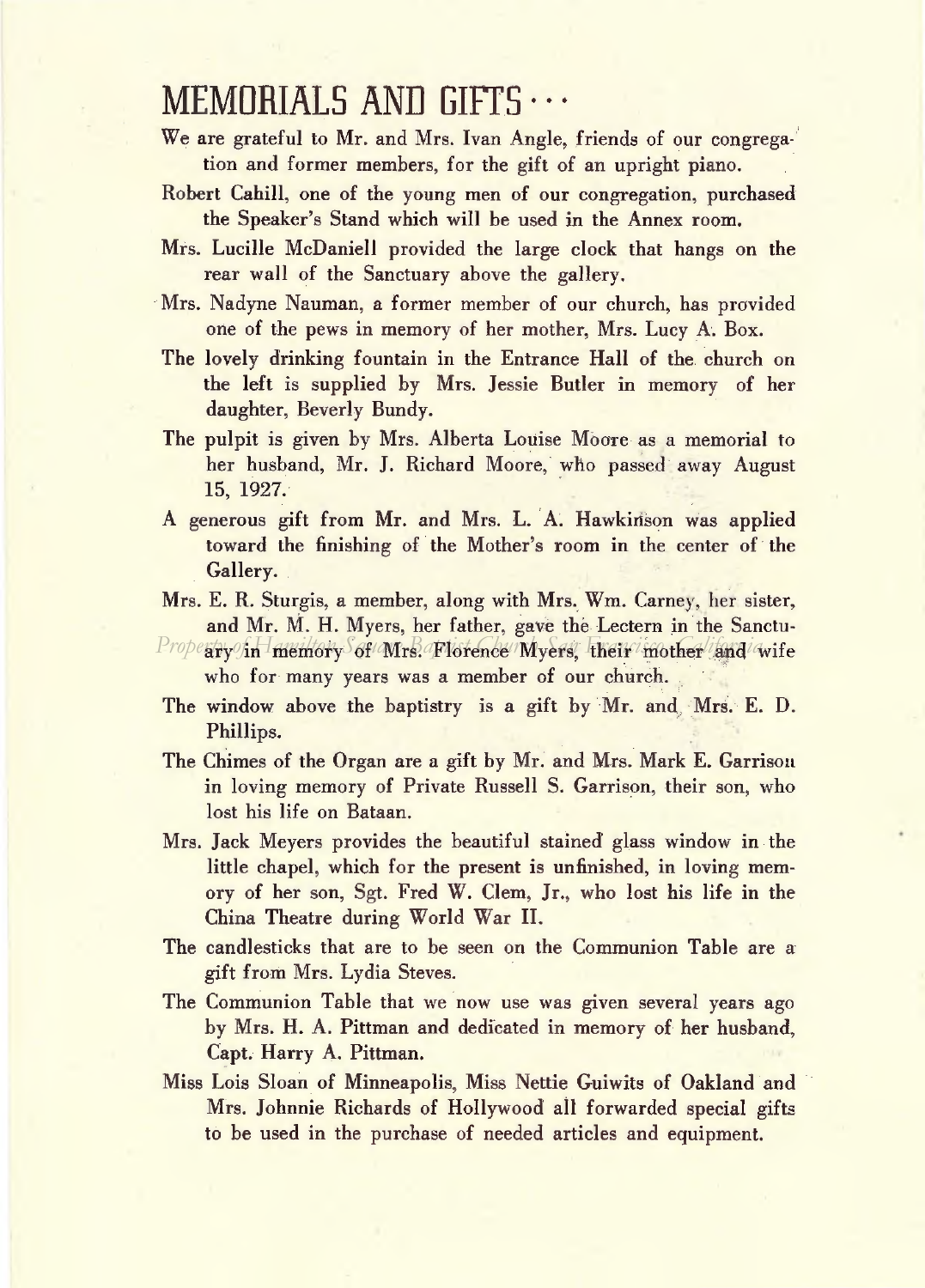- Mrs. Emma Greder purchased the card and envelope holders to be found on the backs of the pews.
- To Mr. Roy Oliphant we are grateful for the gift of an excellent piano which is being used by one of the departments of our Bible School and youth groups.

#### CDabel t. ZDeniger CDemorial

Members of the church and a great host of friends have expressed the desire that the little chapel, as we have been calling it, should be established as a memorial to Mrs. Mabel H. Weniger who passed away September 30, 1947 after a long and lingering illness. By action of the church this will be done when it is finished, after which it will be known as Memorial Chapel. A suitably inscribed plate will be affixed and a picture of Mrs. Weniger will be hung to keep in memory the noble life and the sacrificial service she rendered in our midst.

# OUR DOCTRINAL STATEMENT · · ·

- We believe in one God, manifested in three persons, Father, Son and Holy Ghost; that Jesus Christ was begotten of the Holy Ghost, virgin born; and was God manifest in flesh.
- We believe that the Bible is the Word of God, given by direct inspiration; and is infallible and inerrant.
- We believe that Christ died a substitutionary and efficacious death, and that all who believe in Him with their hearts are saved, and have everlasting life.
- We believe that the Holy Spirit is teacher and guide, and that He gives power to the Spirit-filled believer.
- We believe that baptism is a symbolic ordinance setting forth the death, burial and resurrection of Christ; and the believer's union with Him in death and resurrection.
- We believe that Christ will come again to receive His Saints to Himself, and that He will reign on David's throne.
- We believe in the eternal life of the saved, and in the eternal punishment of the wicked.
- We believe that Sanctification is God's will for all believers, and that it involves the believer's separation from the world, his cleansing in life, and complete dedication to Christ in service; but not the eradication of the Adamic nature.